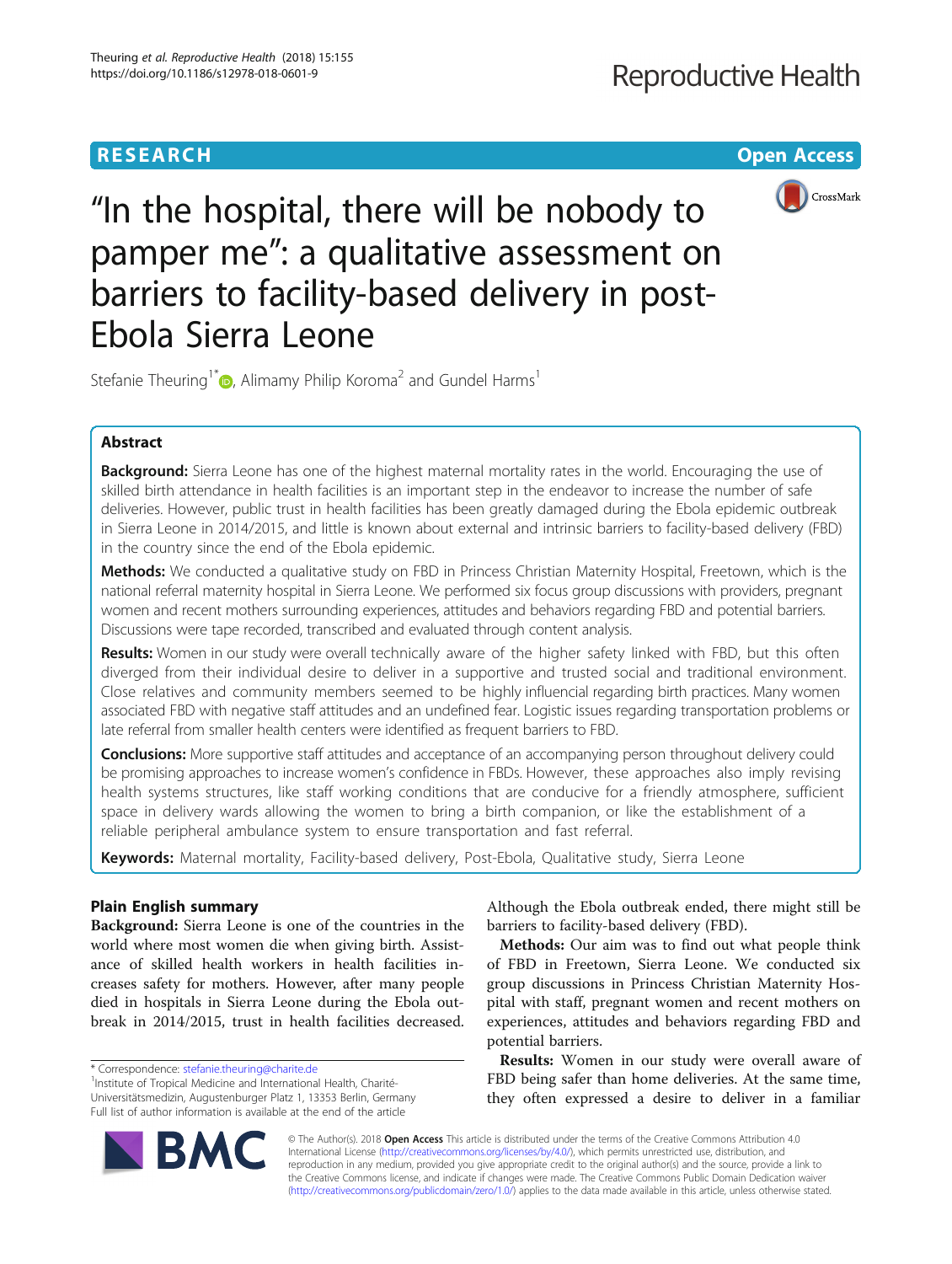social and traditional environment. Close relatives and community members often influenced where and how women want to deliver. Many women feared that staff might treat them badly in hospitals and that they might die there. Transportation to hospital from home or from other health centers was named as a problem.

Conclusions: Women might be convinced to use FBD if staff would treat them in a more supportive way and if they could bring a trusted person to stay with them during delivery. This means that hospitals need to improve some conditions, like motivating the staff or offering an ambulance system to ensure transportation even from far away.

# Background

Sierra Leone is not only one of the poorest countries in the world; it is also one of the most dangerous countries when it comes to delivering a baby, with a maternal mortality rate of  $1360/100.000$  $1360/100.000$  births as of 2015. [1] Despite strong efforts to improve health services´ accessibility and availability, e.g. by establishing a peripheral health unit network or reducing financial barriers by introducing the Free Healthcare Initiative for pregnant and lactating women in [2](#page-8-0)010  $[2, 3]$  $[2, 3]$  immense gaps in the country's health system in terms of quality of care and patient safety remain a problem. Furthermore, the largely inadequate obstetric care offered by an already weak health system in Sierra Leone has been further compromised during the Ebola epidemic with approximately 10 000 cases between 2014 and 2015, forcing many hospitals to close down or reduce their activity to prevent Ebola transmission or because of staff shortages. [[3](#page-8-0), [4\]](#page-8-0) Many women in the Ebola outbreak-affected countries including Liberia, Sierra Leone and Guinea are likely to have died due to the reduced access to appropriate care during childbirth, and many more to have lost their trust in the reliability and safety of health services during the virus outbreak [[3](#page-8-0)]. While before 2014, facility-based deliveries (FBD) in Liberia were rising up to an all-time high, after the Ebola epidemic, FBDs decreased by up to almost 80%. [\[5](#page-8-0)] In Sierra Leone, before 2014, only about half of deliveries were facility-based  $[6]$ . A report assessing changes in health services utilization in the early phase of the Ebola outbreak showed that service uptake was seriously compromised with a one-third decline in facility-based deliveries already by September 2014, mostly as a result of women's fear and lack of confidence in health services [[7](#page-8-0), [8\]](#page-8-0). Since the Ebola outbreak ended, there is uncertainty whether the public trust in health institutions has been restored, and to date, research regarding the ongoing potential intrinsic and extrinsic barriers to FBD is scarce in this post-outbreak population. This study aimed at capturing the current situation regarding attitudes of patients and providers on FBD in Freetown, Sierra Leone.

# **Methods**

We conducted a cross-sectional qualitative assessment based on six Focus Group Discussions (FGDs) to identify common attitudes, perceptions and behaviors with respect to FBDs, with the goal to design further formative research to increase institutional delivery rates. Our study was located in Princess Christian Maternity Hospital (PCMH) in Freetown, Western Area of Sierra Leone. PCMH is the national referral maternity hospital in the country, with a capacity of about 140 beds and approximately 5700 deliveries in 2016. PCMH is the only facility providing Comprehensive Emergency Obstetric and Neonatal Services in the Western Area, comprising of about 1.5 million inhabitants. [\[9](#page-8-0)]

## Study procedures

Within PCMH, we conducted two FGDs with health care providers, two FGDs with pregnant women from the ANC ward, and two FGDs with mothers who were waiting for hospital discharge after delivery. This mixture of groups was supposed to offer insight into a wide range of perspectives from different positions. FGD participants were recruited purposively; recruitment criteria included belonging to one of the three target groups, the person not being involved in any medical procedure at the time of recruitment, and willingness to participate. An information sheet on study participation was read out to all participants, and they gave written informed consent by signature or fingerprint. We recruited five to seven participants for each FGD, based on the assumption that a rather small group size can create an encouraging atmosphere for each individual to engage in the discussion  $[10]$ . The number of FGDs was subject to data saturation, which was achieved after six groups as we observed reiterating discussion contents and no new information being brought up within those target groups. A local study nurse moderated the FGDs in English and Krio, using a previously prepared discussion guide. The discussion guide comprised questions surrounding general attitudes towards home delivery, institutional delivery, traditional birth attendants (TBAs), perception of barriers to facility-based deliveries, and own experiences with delivery (patients, as well as providers who had previously given birth) or working at the delivery ward (staff). The discussion sessions were located in a privacy-offering counselling room of PCMH and lasted for about 60 min each, a time seeming appropriate for within-group data saturation. For women who spoke in Krio, the study nurse translated questions to Krio and answers to English immediately. Statements of FGD participants were subject to probing and respondent validation. Discussions were audio-taped; in addition, an observing person took notes. This was supposed to support data interpretation, e.g. to capture group dynamics or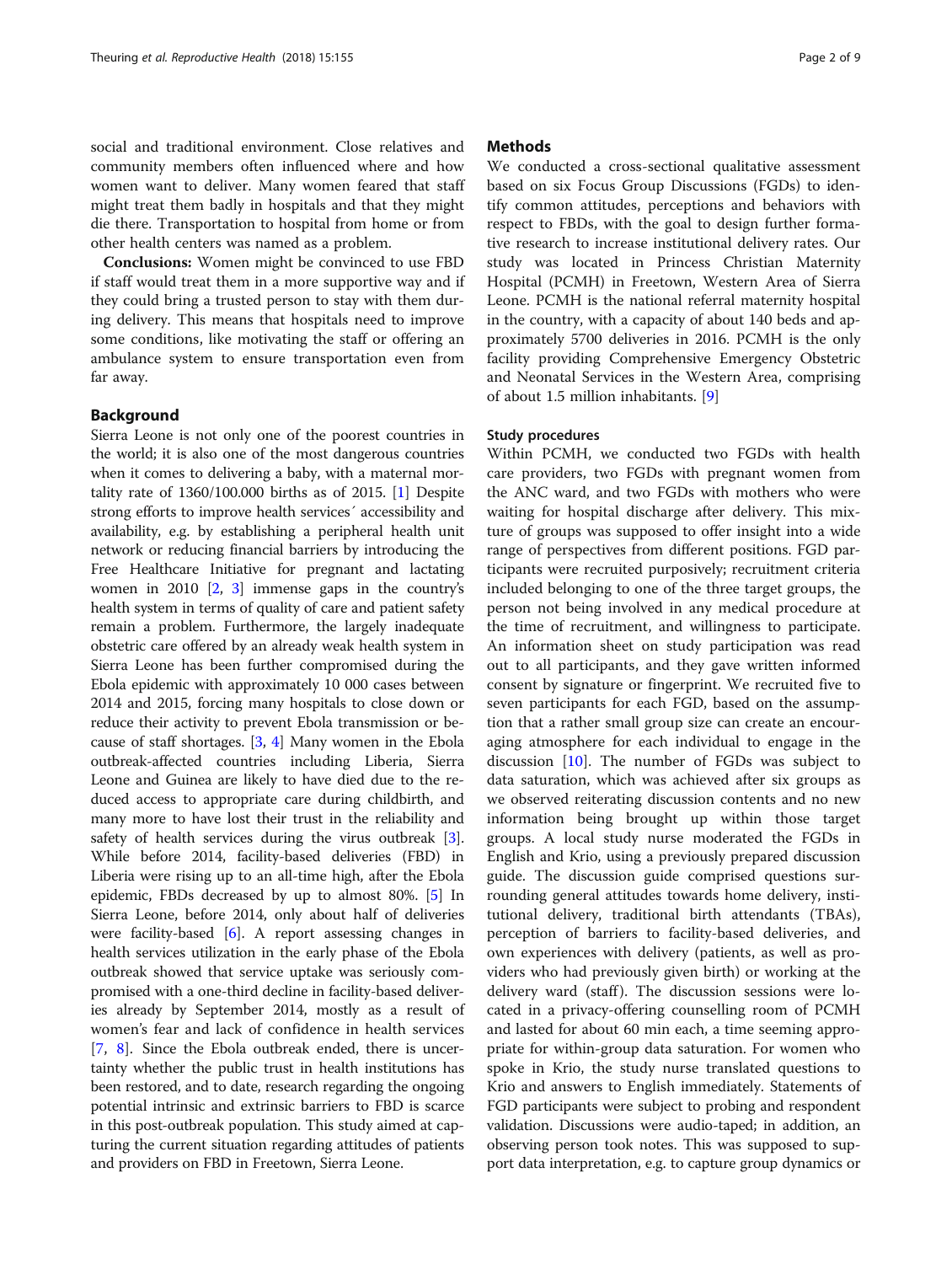for the case of affirmation of a statement through body language. We asked each of the participants to fill in a form for basic demographic information before the discussions started. The participants received a refreshment and a small financial compensation for their time spent. The six FGDs were conducted in October 2017.

# Analysis

We performed a both tape-based and note-based constant comparison analysis of the data, with an abridged, partly (for key statements) verbatim transcription of audiotapes by one researcher. The data went through a three-step process of inductive coding performed by one researcher (the first author), including initial open coding, axial coding, i.e. grouping and linking identified codes within categories, and selective coding, i.e. deriving themes from the identified categories. [\[10\]](#page-8-0) The coding procedure involved iterative reading of transcripts and notes combined with writing analytic memos to reflect on the emerging concepts. The content analysis was performed manually.

# Results

Thirty-five women took part in our six focus groups; 13 providers and 22 patients. The average age in the provider groups consisting of female nurse/midwives was 43 years, the majority of providers were Christian (9/11; 2 missing data), the minority Muslim (2/11).

Among the patient groups, the average age was 26 years ( $n = 19$ , 3 missing data). Three quarters of clients were Muslim (15/20, 2 missing data) and one quarter was Christian (5/20). The majority was married (14/ 17, 5 missing data). Average travel time to the hospital among the patients was 70 min ( $n = 16$ , 6 missing data). As their occupation, most patients stated they were students or petty traders. Among the participants from the group of recent mothers, the majority had been referred to PCMH for some pregnancy or birth complication.

# General views on FBD

The common understanding among all participants, both patients and providers, was that FBD would generally provide best medical care and least health risk for mother and baby.

"I think it will be safer for me to deliver in the hospital." (Pregnant woman, FGD3)

"If you come to the hospital, they will know how your baby is, they will know what to do. They will do a scan." (Pregnant woman, FGD3)

"In case of any problem or complication, specialists are available who can help." (Pregnant woman, FGD3)

"I think that is the right way, to deliver in the hospital, because there you can get best medical care." (Pregnant woman, FGD4)

"Home delivery is very risky. (If not going to a health facility), you end up losing the baby and even your own life." (Recent mother, FGD6)

"If you go to the central hospital, and you are delaying and you cannot push, we have a mechanism, the vacuum; we will use it to lift this baby from you. We have so many facilities. (…) If the baby is not responding well, we have a good resuscitation center." (Health provider, FGD1)

However, contradicting to the positive attitudes participants were describing, at the same time they expressed a general concept of fear, wariness and mistrust regarding health facilities. Most women reporting FBD experiences mentioned an initial fear of going to hospital for delivery, especially for surgery. Reasons remained opaque, but it was vaguely implied that fear was justified. It appeared as if going to the hospital was widely equated with having to die there.

"I was frightened, because I never wanted to go to that theater again." (Recent mother, FGD6)

"They told me I am going to need an operation, I feared. (…) I put everything to god." (Recent mother, FGD6)

"Why are women afraid of the hospital? (…) They have their reasons." (Recent mother, FGD6)

"Some women don't want to be referred to hospital. They think it's the end of their lives." (Recent mother, FGD5)

"When Ebola was there, women would not come to hospital, because they said if you come, you will be infected, you will die. Because so many people had Ebola. They are afraid of this." (Health provider, FGD2)

"Most of the (women) will always say, when you go to PCMH to deliver, you die." (Health provider, FGD1)

"Some of the women will tell them (smaller health centers), please don't refer me, I don't want to go to PCMH, I don't want to die." (Health provider, FGD1)

### Attitudes and behavior of delivery staff

Women who had experienced FBD confirmed predominantly positive experiences, having perceived staff as encouraging and supportive.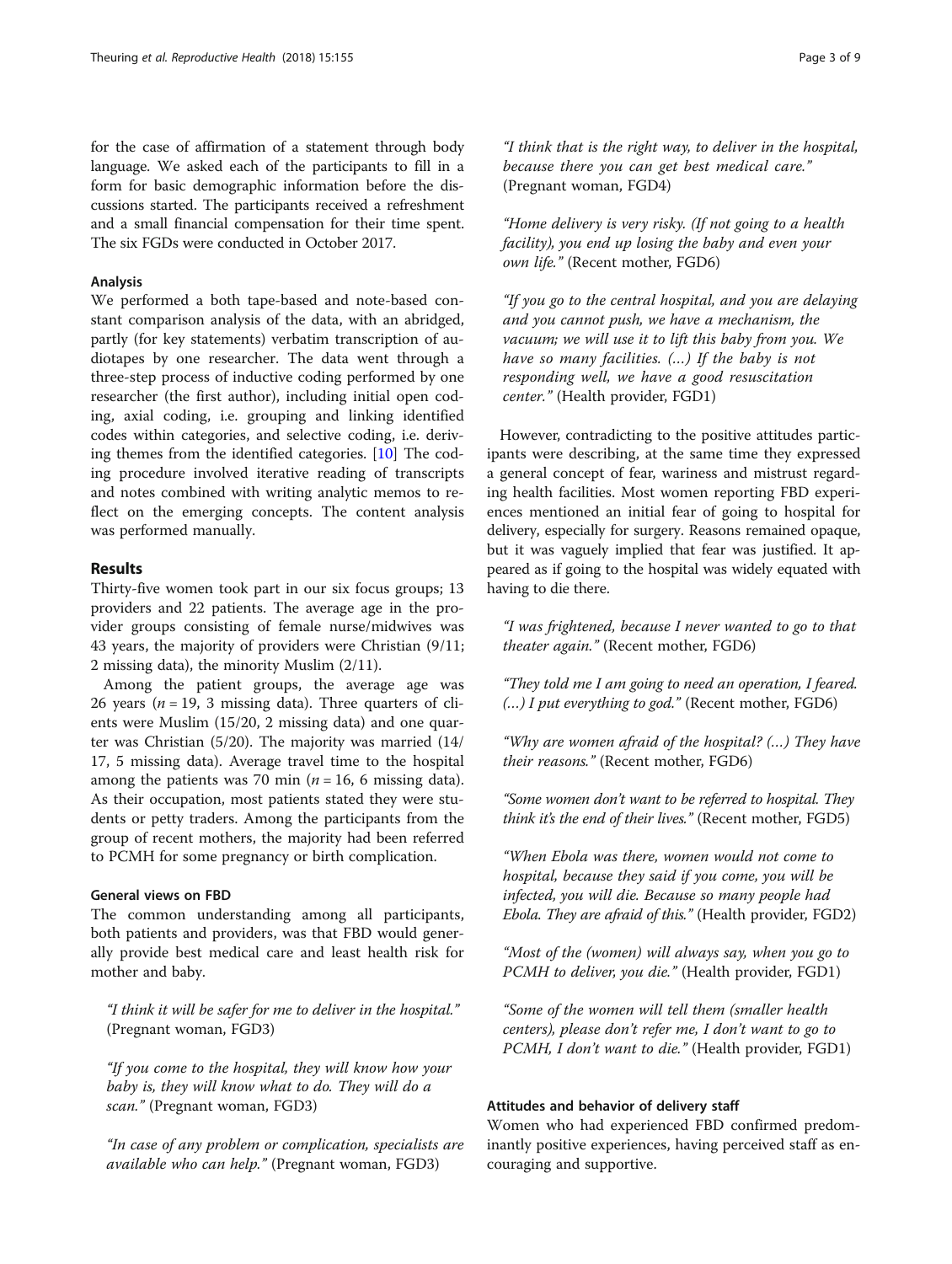"They took good care of me, they talked to me, advised me and encouraged me." (Recent mother, FGD6)

"I was giving the nurses a hell of a time. (…) The nurse that night, I congratulate her. She went up and down. Four doctors I think she called for me." (Recent mother, FGD6)

"They are gentle  $(...)$  I would still come to this hospital" (Recent mother, FGD5)

"I like the way they took care of me. Staff encouraged me when I was crying, as I was a (primipara), so they encouraged me a lot." (Pregnant woman, FGD3)

"They only gave the best care to me. They were so close and monitoring everything. They encouraged me so much." (Pregnant woman, FGD4)

However, women also reported a number of negative experiences, including communication problems, being neglected by hospital staff, or certain undesirable health workers practices during delivery, like lithotomy position.

"There was a very long delay. (…) I told (the nurse) to do something. She insisted on what she thinks was best. (…) I was admitted on Monday, I went into labor on Tuesday, but C/S was only done on Saturday. (…) (The baby) was alive when I was admitted, but she was born dead." (Recent mother, FGD5)

"I went to a health center closeby; I was thinking that the nurses were very wicked. They just placed me here, nobody talked to me, nobody looked at me, for about ten hours." (Health provider, FGD2)

"I was in pain, I wanted to go to the toilet. Nobody came to me to help, so I myself went to the toilet, and I felt something was coming out, I called the nurses: `come, look at my baby!` I said, `you people are sitting there, talking, talking, talking, and I delivered my baby by myself.´ They were sitting outside the room; after the examination, they just forgot about me." (Health provider, FGD2)

"Some of the nurses we talk to…there's so many attitudes when you are in labor. You may have some kind of behavior that the nurses will not like. But they have to be patient because we are in labor. Their boss should tell them to be patient with us." (Pregnant woman, FGD3)

"The majority of us don't know how to deliver in a bed. We are not used to that. We prefer to deliver on the ground, that is better for us. (…) When you go to the hospital, the nurses will just leave you on the bed. (…) I would like to deliver on the floor. The bed is too high, and we are in a form of fearness." (Pregnant woman, FGD 3)

"All they wanted to do was a vaginal examination. I refused vaginal examination. The area was already sore." (Health provider, FGD2)

The problem of negative staff attitudes possibly deterring women from approaching PCMH was particularly expressed by the providers themselves, who argued that a lack of motivation in underpaid and overworked nurses and midwives would substantially contribute to unfavorable working attitudes of staff.

"It is the attitude of health workers that is not correct. Some of the women will say, ´I don't want to go to this facility to deliver because the nurses don't treat me fair, when I go they shout at me.'  $(...)$  The nurses are stressed." (Health provider, FGD1)

"The salary is very low. It is not encouraging. (…) So we are short of staff. This is the reason why most of us will get annoyed with the patients.  $(...)$  I perform three deliveries and I am overworked. I'm stressed with my empty pockets. And when you come around with your own problem, you don't want the problem of others, it just gets me mad." (Health provider, FGD1)

"There is a shortage of health workers. We are dealing with so many patients. So some women may even refuse to come another time, because they say `if I go there, I will stay a long time`. The work is too much for us and there is no motivation. We are working for 24 hours, covering three shifts sometimes. That may lead you to maybe talk a bit hard to the patients." (Health provider, FGD2)

Inhibiting staff attitudes also appeared in the context of the consistently mentioned problem of late referral from smaller health centers to hospitals in emergency cases. Hospital staff described health workers of smaller health centers as often ignoring their limits or overestimating their skills, and thereby causing a delay in referring the patient to hospital.

"The health workers there will be on their limit, but they don't want the community to see: this health worker doesn't know her job. (…) If you check our (PCMH) maternal mortality, you will see that most of the (referred) cases come in as  $\delta$  death on arrival'.  $(...)$ So now as a midwife or nurse (…) when you see that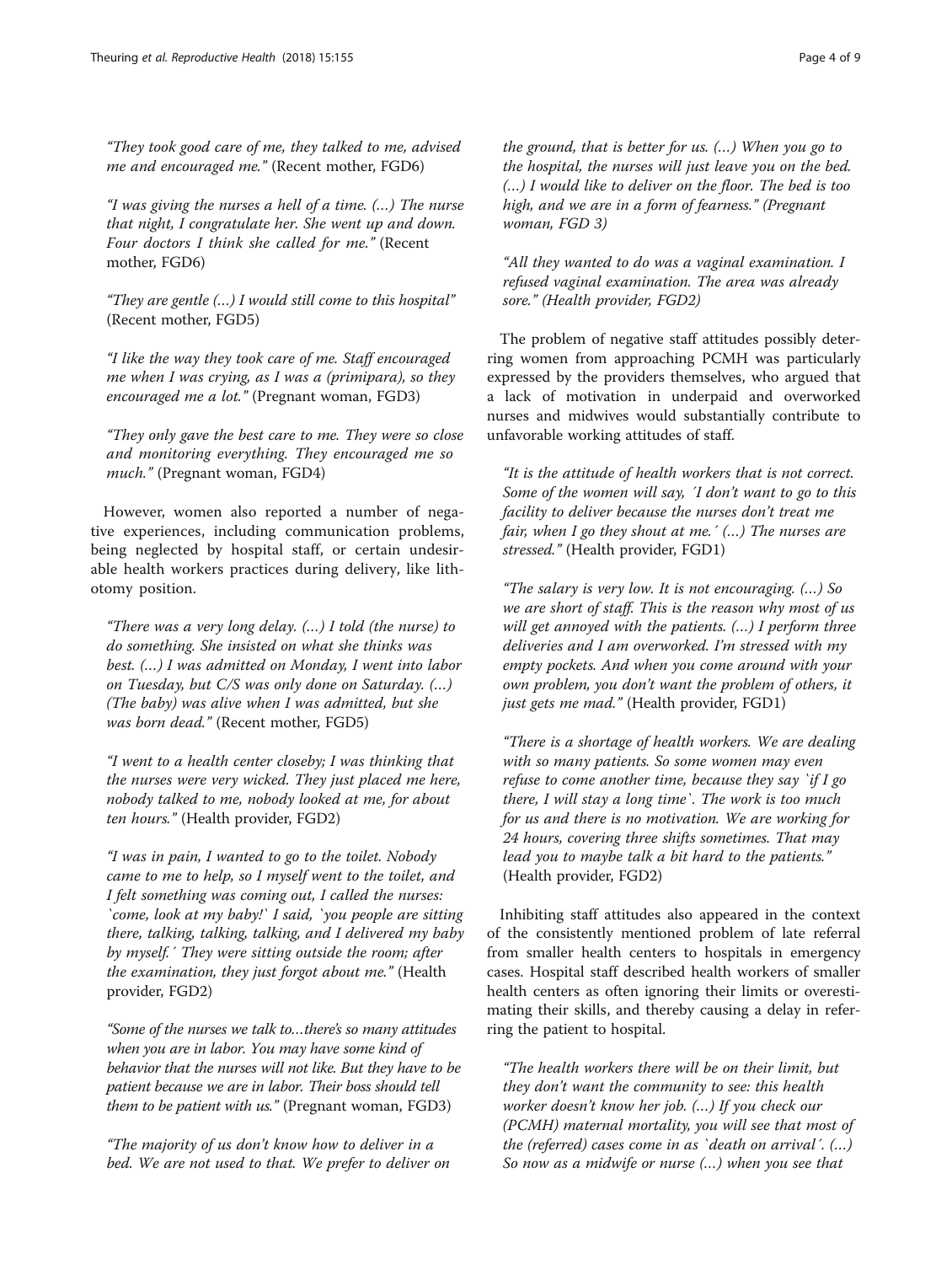this particular case, you should not handle it, you should refer earlier." (Health provider, FGD1)

"This (late arrival in hospital) can be the fault of colleagues. Sometimes they hold on to these patients for quite long beyond their limits. By the time they refer the patients, by the time they get here if the distance is too long, they come here already obstructed." (Health provider, FGD2)

# Role of trusted person/TBAs

As a logical addition to perceived negative attitudes and communication problems with hospital staff, women repeatedly articulated their desire to have a person of trust around when it comes to delivery, like a relative or a TBA. Since delivering woman are usually not allowed to bring an accompanying person into the delivery ward, they fear being unattended and left alone. This imagination causes discomfort and hesitance to choose FBD in many pregnant women despite their knowledge that it is the safer option.

"I will be more comfortable to deliver at home. I am afraid that in latency phase, they will admit you and leave you alone. I am afraid to be alone, I want to deliver at home so I can be with the same midwife." (Pregnant woman, FGD3)

"I am not certain where to deliver, I am having fear. I will have someone at home to pamper me, in the hospital, there will be nobody to pamper me." (Pregnant woman, FGD3)

"(Pregnant women) believe in what older women are telling them, giving them information, helping them at home." (Pregnant woman, FGD4)

"People believe they should deliver at home rather than in hospital, because their grandparents have done it, their great-grandparents were doing it, so they prefer to do it." (Health provider, FGD1)

The large influence of women's trusted social environment also caused delay in hospital referral in some cases where an emergency occurred. When asked why they did not approach the hospital immediately when noticing danger signs, women referred to trusted people in their family/community who advised them, often based on wrong concepts of the symptoms.

"Elder people are experienced. This was my first own pregnancy, so I don´ t have any idea about that. So I took the idea of them. (…) They gave treatments to me." (Recent mother, FGD5)

"I had swollen feet. (My people) said that maybe it is because it is a male child. One day a nurse was passing by. She said: this is a danger sign, go to hospital on Monday. Unfortunately, I was convulsed before Monday. (…) I was having the idea that my feet were swollen because I was having a male child." (Recent mother, FGD5)

From the close social environment, especially husbands seemed to be highly influential on the place of delivery. Reports on partner support with respect to FBD were divergent, including both encouraging and inhibiting attitudes. However, participants described women as generally not authorized for such decision-making without the partner and having to wait for his approval, even in emergency cases.

"My husband also advised me to go to the hospital. Going to the hospital is the best thing." (Pregnant woman, FGD4)

"I asked him why his wife doesn't deliver in hospital; he told me categorically that whenever his wives, because he has several wives, come to the hospital to deliver, they will advise them on family planning. (…) He believes when you advise his wives (on family planning), they will go out with another man." (Health Provider, FGD1)

"The women don't have a right to their own opinion. (…) The nurse will tell them ´I have to refer you to another level, where they will continue your treatment`, the woman will say `I want to wait until my husband comes`. (…) The women don't have a right to make their own decision." (Health provider, FGD1)

"They said she was waiting for the husband. (…) Just as I'm telling you about this knowledge that you should go earlier and save your own life, not your husband's life, but your own life! She will prefer sitting at home waiting for him." (Health provider, FGD1)

TBAs were characterized to have an important role as trusted and respected persons, often with a family bond, whom many women prefer to FBD because of tradition and belief.

"TBAs are in the community, they are very close to the patients. Sometimes these TBAs are women's mothers, or mothers-in-law. So they are trusting them more than the nurses in the hospital." (Health provider, FGD1)

"TBAs, the women know them for a long time, so they think they will be handled with care and treated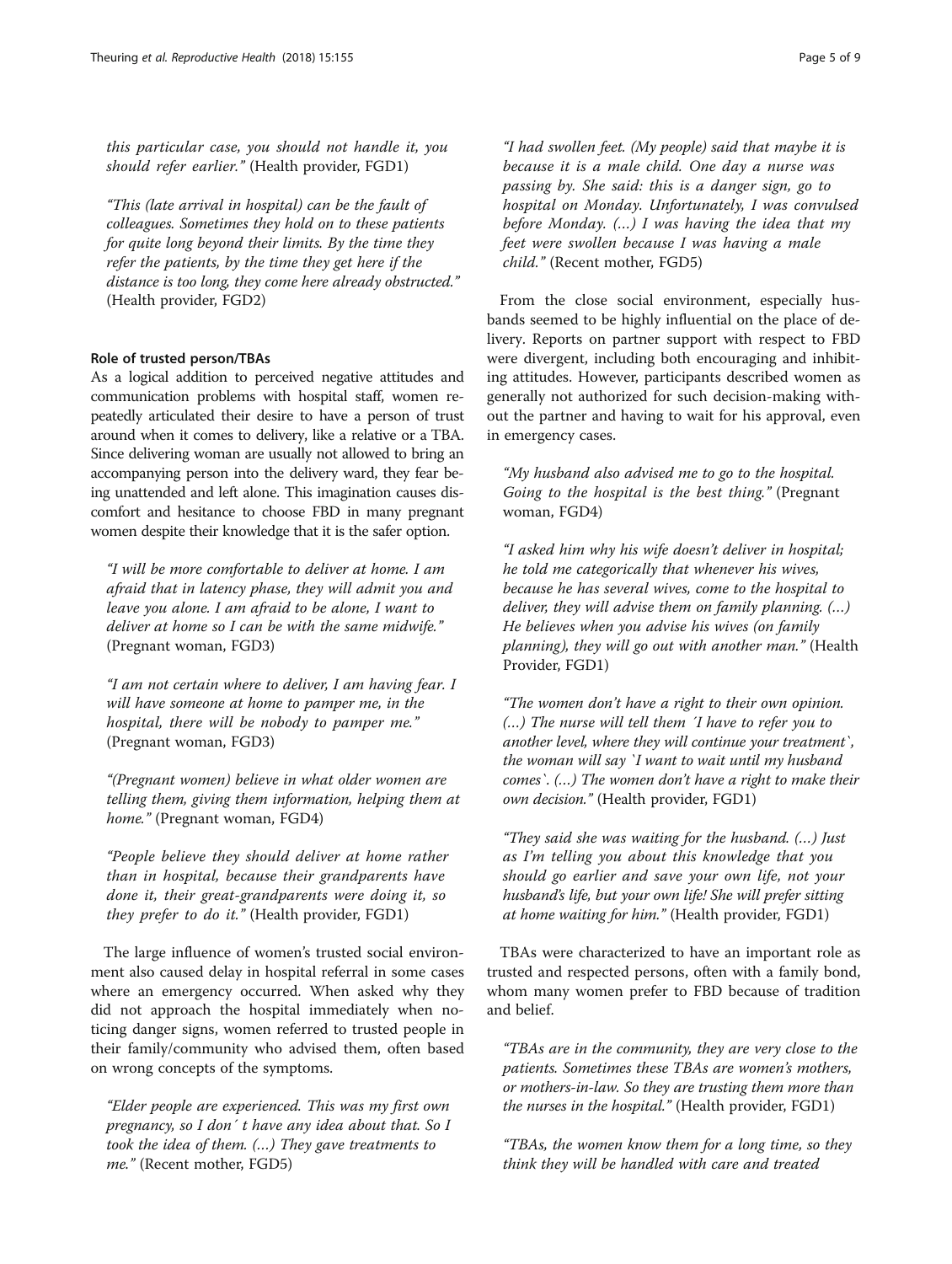better. (…) Also, some of them are their relatives, so they trust in them more than in nurses." (Health provider, FGD2)

"They are the people that are respected in the community. Most of the nurses, they are just young girls. TBAs, maybe she is my mothers or grandmothers age, so they are most trusted." (Health provider, FGD2)

At the same time, participants discussed that TBAs are often lacking medical competencies, and they described the resulting skepticism. Officially, TBAs have no permission to perform deliveries under threat of penalty charge, but recent efforts strived for integrating TBAs into the formal health system. Discussants however agreed that women would never reveal to a health facility if they had been with a TBA, so no one would know or charge a fine.

"TBAs are not trained to a level to attend to complications" (Health provider, FGD2)

"I do not trust them  $100\%$  (...) For them, they don't know how to do. They just say the baby is fine." (Pregnant woman, FGD3)

"I am not comfortable with the TBAs because they don't know where the baby lays and how to handle complications." (Pregnant woman, FGD3)

"It was decided to let TBAs join our health workers in the hospital setting. (…) They sent out a call to the TBAs: the greater the number of patients you bring to the hospital (for delivery), the higher they pay you.  $(...)$ So the TBA will encourage women to come to the hospital." (Health provider, FGD2)

# Travel distance/transportation

Participants frequently expressed long travel distance to PCMH as an important obstacle. It was stated that many women have no means of transportation, especially when labor starts during the night. The failure to approach a health facility for delivery was also perceived as a consequence of poverty and the inability to pay for transportation. Oftentimes, TBAs remain the only accessible option of any skilled attendance in the absence of transportation to a health facility.

"Most pregnant women do not come to the hospital because of transport, because they are living at a distance." (Pregnant woman, FGD4)

"At longer distance, pregnant women will not have transport. Poverty plays a big role to get to the hospital." (Pregnant woman, FGD4)

"Patients go home first to raise money. They are coming here, they don't know anybody, for transport, for food, they need money to take care of themselves. These are very poor patients. Even the blood transfusions have to be paid." (Health provider, FGD2)

"There are places that are not motorable and are far away from any health center. So most of these people now will prefer to go to the TBA." (Health provider, FGD1)

In some cases, PCMH staff had contributed to the transportation barrier to FBD by sending a delivering woman back home because she was not far enough progressed in labor. Staying closer to the hospital around the due date was discussed as an option.

"I came in labor, but it was the latency phase, they returned me back home. Then later, labor progressed in the middle of the night, so I was unable to come back to the hospital, because I was living out of Freetown. (…) I went to a retired midwife and delivered at home because of the distance." (Pregnant woman, FGD3)

"If I lived far off, I would think about a relative that stays very close to the health facility, so about one or two weeks before my delivery time, I go closer to the health center and stay with my sister who is already there. So by the time of contractions, I don't need to delay by getting to the health facility (…) It would ease so many problems." (Health provider, FGD2)

"In PCMH, there is a waiting room. But sometimes the patients refuse to stay, because if they have their farm work to do, they will not leave it there, so they refuse to stay. Also this waiting area is only for women with high risk pregnancy, so the others have to go home." (Health provider, FGD2)

The participants did not consider the ambulance system as helpful to facilitate transportation because of lack of sufficient ambulance cars. Even if women have a possibility to go to PCMH by car, public transport or ambulance, they mentioned that heavy traffic in Freetown would not permit easy access to the hospital.

"Ambulance is there, but there is no fuel, the relatives need to provide fuel, and they don't have the money. Also, the ambulances only cover the district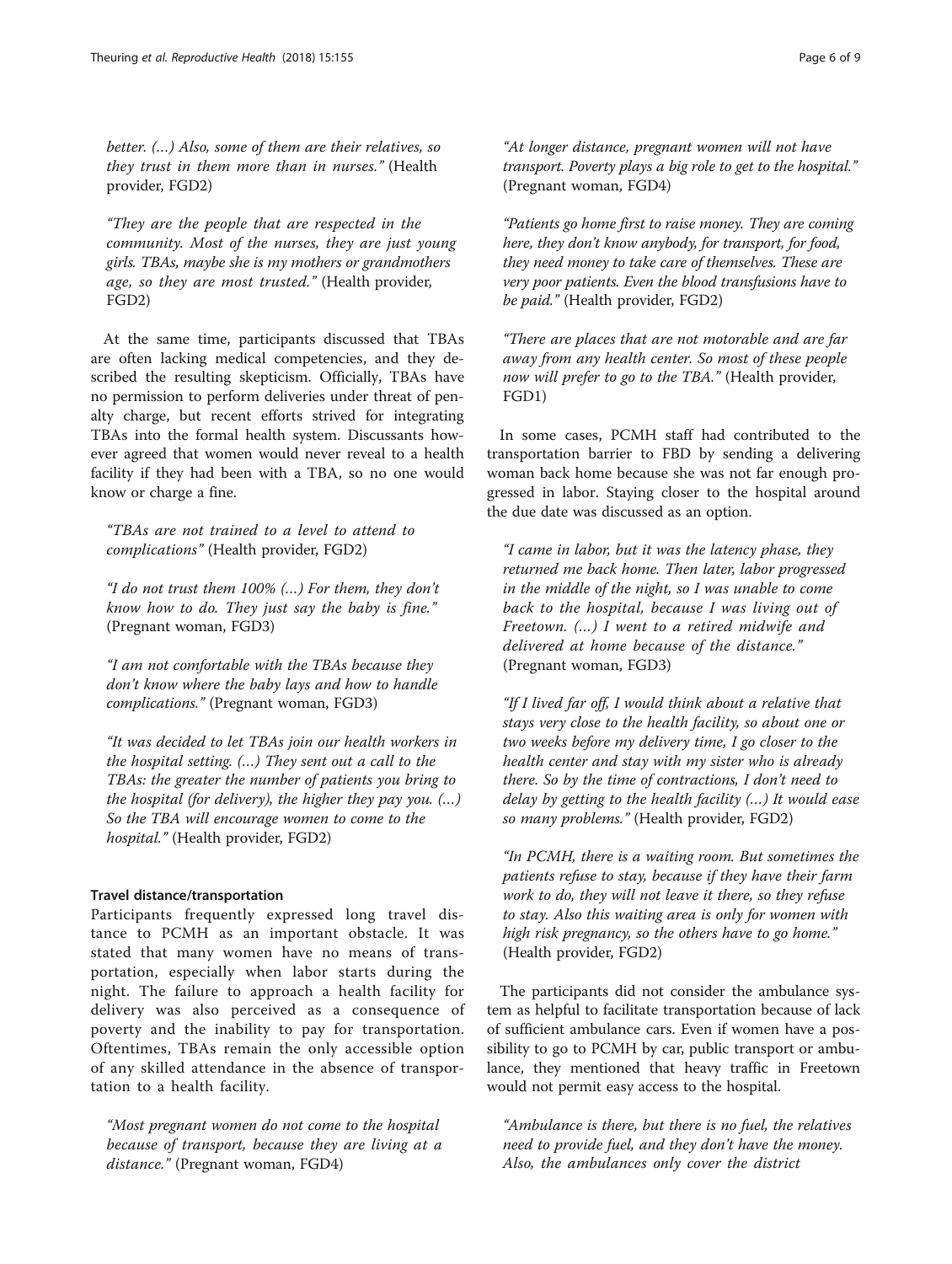headquarters. They are not in the villages." (Health provider, FGD2)

"That is another problem. Most of the times these (smaller) health centers don't have an ambulance. So the time they will call for an ambulance, you think of the traffic, you think of the poor road network, the condition of the patient should have gone worse. Most of these patients are dead on arrival" (Health provider, FGD1)

# **Discussion**

This qualitative assessment aimed at reflecting patients´ and providers´ current frames of mind regarding institutional delivery in a setting characterized by extreme poverty, high maternal mortality and ongoing recovery from a major health system collapse during the Ebola outbreak. We observed heterogeneous perspectives on FBD, and identified several intrinsic as well as extrinsic barriers, which were largely concurring with outcomes from a recent systematic review of qualitative evidence on facilitators and barriers to FBD in low- and middle income countries [[11](#page-8-0)].

Overall, study participants expressed a general agreement on health facilities being the safest and most reasonable option for delivering a baby. This confirms earlier findings from Tanzania, where women were highly knowledgeable about the fact that complications during delivery are best manageable at health facilities [[12\]](#page-8-0). Bohren et al. likewise endorsed that health facilities were usually perceived as providing high quality care [[11](#page-8-0)].

At the same time, and somewhat contradictory, the strong perception of advantages of FBD stood alongside a frequently expressed fear of hospital admission and preference for home delivery. This discrepancy, largely acting between the poles of rationality and emotionality, represents a major intrinsic conflict in the context of FBD. The underlying scheme is also transferable to what Bohren et al. have described as an "intersection of traditionalism and modernity" [\[11](#page-8-0)]. While "modernity" equates to decision-making in favor of high-standard medical care and obstetric technologies based on the rationale that this will result in increased safety and survival, the "traditionalism" aspect is strongly linked to the influence of a woman's social and cultural environment and the desire to be accompanied and emotionally supported by a trusted person. An event like the Ebola outbreak is likely to increase emotions like fear and mistrust in authorities, and thereby counteracts allegedly rational arguments for institutionalized health care, as also suggested in a systematic review on effects of Ebola on health care utilization [[4\]](#page-8-0). Other studies corroborate

the general relevance of our finding that familiar support and care during home delivery might outweigh reasoning for FBD for many women [\[13,](#page-8-0) [14\]](#page-8-0).

This is even more the case when women were having bad experiences with inattentive, careless or even rude health staff at the hospital. Unfavorable attitudes of staff were subject to a number of studies in the context of FBD [[15](#page-8-0)–[17](#page-8-0)], and are a constant emerging theme when describing experiences with FBD, ranging from verbal abuse and ignorance to even physical abuse like slapping. A recent study from rural Sierra Leone observed that poor women were particularly prone to unsupportive staff attitudes, with health facilities structurally reflecting social power imbalances within a society [\[2](#page-8-0)]. Oyerinde et al. [\[16](#page-8-0)] argued that humanized care based on women's dignity during delivery is one of the major determinants of patient satisfaction with maternity services and vital for the public perception of FBD, while a study in Benin concluded that it could even positively influence the progress of birth, like less need of medication [[18\]](#page-8-0). Several studies confirm our finding that patients and especially providers accuse the health system to be responsible for overloaded staff and unbearable working conditions, resulting in a climate of demotivation, frustration and harshness [\[15](#page-8-0)]. In any case, respectful and attentive staff attitudes are crucial when aiming at building confidence among delivering women in an institutional environment where they do not know anyone and are in a state of fear. To compete with the trusted social environment of a woman during home delivery, health service implementers need to recognize the pertinence of this topic, and consequently address unfavorable working conditions of staff as well as increase their social and communicative skills in stressful situations. The option of allowing an accompanying person into delivery wards to support a woman throughout the process of giving birth, as it has been practiced in European countries for several generations, could be a worthwhile consideration to improve FBD attractiveness [[15](#page-8-0), [19,](#page-8-0) [20](#page-8-0)]. Continuous emotional support and advocacy may result in increased feeling of control and competence in the delivering woman, with multiple potential benefits. As a Cochrane trial review on the topic showed, one-to-one birth companionship of any person, including unskilled family members, was not only associated with fewer negative views on delivery of the women, but also with improved birth outcomes, like more spontaneous deliveries and less pain medication. [\[20\]](#page-8-0) In many resource-poor health settings including PCMH, allowing additional persons´ presence in delivery wards is challenging because of restricted space conditions. However, given the importance of this theme and the simplicity of this no-cost measure, health decision makers should take into serious account how this could be realized and included into health policies.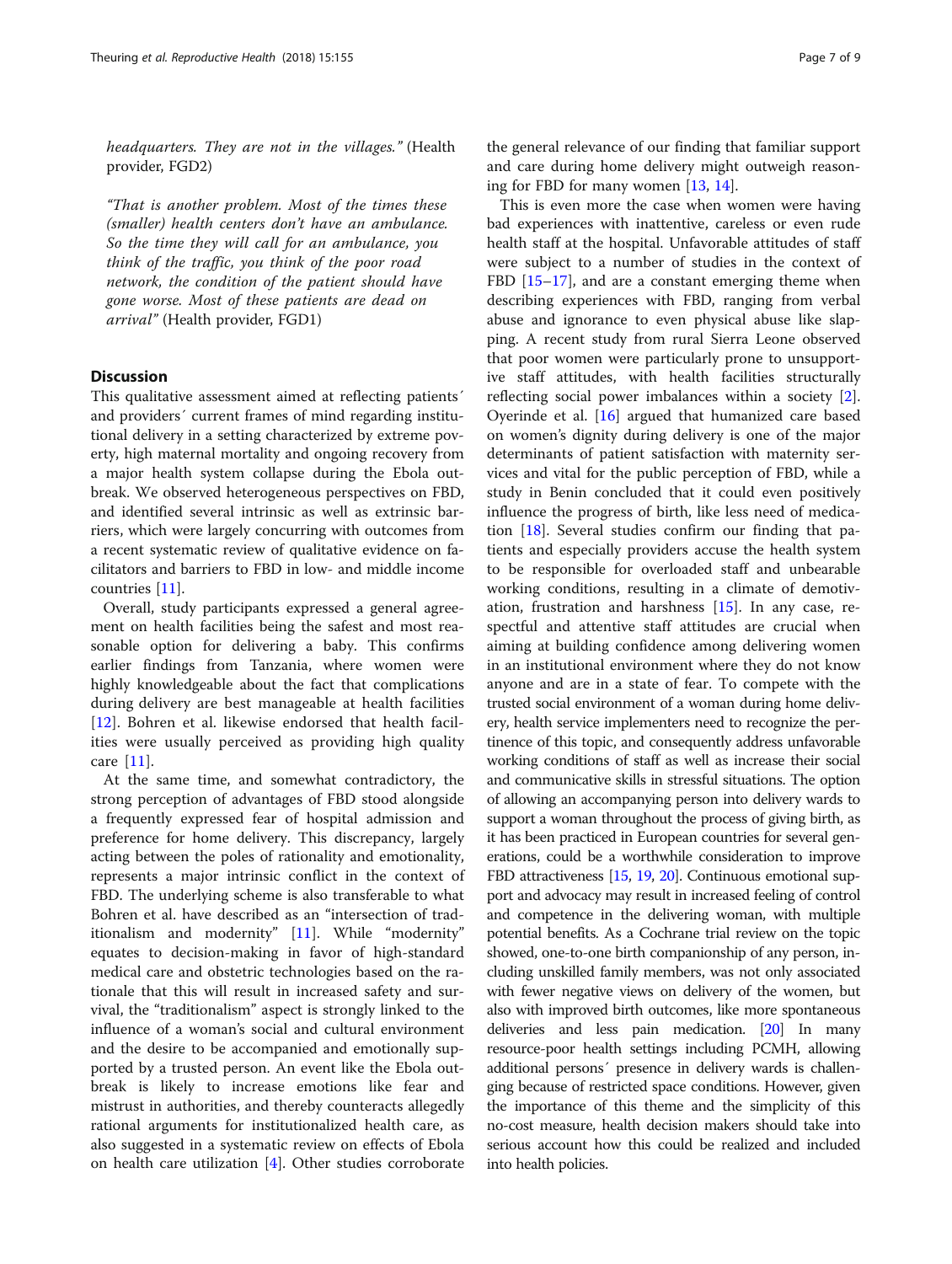Long distance to the hospital and lack or unaffordability of transportation was among the strongest extrinsic barriers women mentioned for FBD. Poor geographic access and prohibitive costs of transportation are a key barrier for seeking institutional, particularly emergency obstetric care in the sub-Saharan African Region and have been recognized as such for a long time. [\[2](#page-8-0), [11](#page-8-0)–[13](#page-8-0), [21,](#page-8-0) [22\]](#page-8-0) Yet, to date, little innovative thought has been conceded to the question of how delivering women in these resource-poor and often secluded settings can reach a health facility at the right time [\[23\]](#page-8-0). As it stands, ambulance systems are not a reliable nor affordable option in our Sierra Leonean setting as well as in many similar other ones. Recent research on a free ambulance system in Ethiopia has shown that its uptake halved pregnancy-related mortality in the related districts, strongly suggesting that this could be a highly valuable strategy if further pursued [\[23\]](#page-8-0). Ways to establish free, continuously and widely available ambulance systems covering remote areas should be included as a priority issue into health strategic plans with the goal of reducing maternal mortality.

### **Limitations**

This is one of the first studies after the 2014–2015 Ebola outbreak that looks into perspectives on FBD in Sierra Leone. A limitation of our study is the restriction to participant recruitment from only one health facility, PCMH. Further assessments should involve different facility types including private clinics and peripheral health units, and should also be conducted in other parts of the country including non-urban settings, to be able to generalize our results. Also, we cannot entirely exclude response bias given the FGDs were conducted within the hospital setting; however, all participants were assured that nothing they would discuss would be later attributed to them personally, and our findings generally suggest that there was no shyness among participants to express critical opinions. Logistic constraints of the study setting did not allow for conducting FGDs with home-delivering women directly in their communities or with other influential groups including TBAs and elderly people, nor for comparing experiences of PCMH clients to women having delivered in a facility allowing birth companions in the delivery ward. These aspects could have broadened our spectrum of findings, and further research in this regard would certainly be valuable.

# Conclusion

In conclusion, women in our study setting were aware of the higher maternal and newborn safety linked with FBD, but this often diverged from their individual desire to deliver in a supportive and trusted social and traditional environment. In this desire, they seem to be highly susceptible to the influence of close resource

persons like husbands or elder family members. Logistic issues with long travel distances and late referral from smaller health centers appeared as another frequent problem for FBDs. Accommodating delivering women's emotional state of insecurity and fear by more supportive staff attitudes and the possibility of an accompanying person at her side throughout the process of giving birth could be promising approaches to increase confidence in health institutions. However, these approaches also imply revising health systems structures, like working conditions of hospital staff conducive for a friendly atmosphere, like sufficient space in delivery wards allowing the women to bring a birth companion, or like the establishment of a reliable peripheral ambulance system. In Sierra Leone, where more women die during childbirth than in virtually any other country, it should be a primary goal of health policy makers to mitigate the barriers to FBD in every possible way, and further implementation research assessing effectiveness of the different approaches would be highly desirable for the future.

#### Acknowledgements

Many thanks are owed to Ms. Margaret T. Sesay, the study nurse in PCMH conducting the FGDs, and to all the study participants in PCMH, Freetown.

#### Funding

This study was conducted with support of the ESTHER-clinic partnership program of the German Agency for International Cooperation (GIZ) and the Federal Ministry for Economic Cooperation and Development, who had no influence on the design of the study, on collection, analysis, and interpretation of data, and on writing the manuscript.

### Availability of data and materials

The datasets used and analysed during the current study are available from the corresponding author on reasonable request.

#### Authors' contributions

ST contributed to this research by designing the study, participating as an observer in FGDs, transcribing audio tapes, analyzing the data and writing the manuscript. APK contributed by designing and planning the study and preparing data collection. GH contributed by designing and planning the study. All authors read and approved the final manuscript.

### Ethics approval and consent to participate

Permission to conduct this assessment was granted by the PCMH executive board. This was a preparatory assessment for further formative research on increasing FBD rates, so need for further ethical approval was waived at this stage. All information resulting from the discussions was treated strictly confidential, and data was anonymized during transcription and analysis procedures. Participants were free to choose which questions they wanted to answer or discuss, they were not pressurized to give any statement and they could withdraw their data at any moment without negative consequences for their treatment in PCMH.

### Consent for publication

Not applicable

#### Competing interests

The authors declare that they have no competing interests.

#### Publisher's Note

Springer Nature remains neutral with regard to jurisdictional claims in published maps and institutional affiliations.